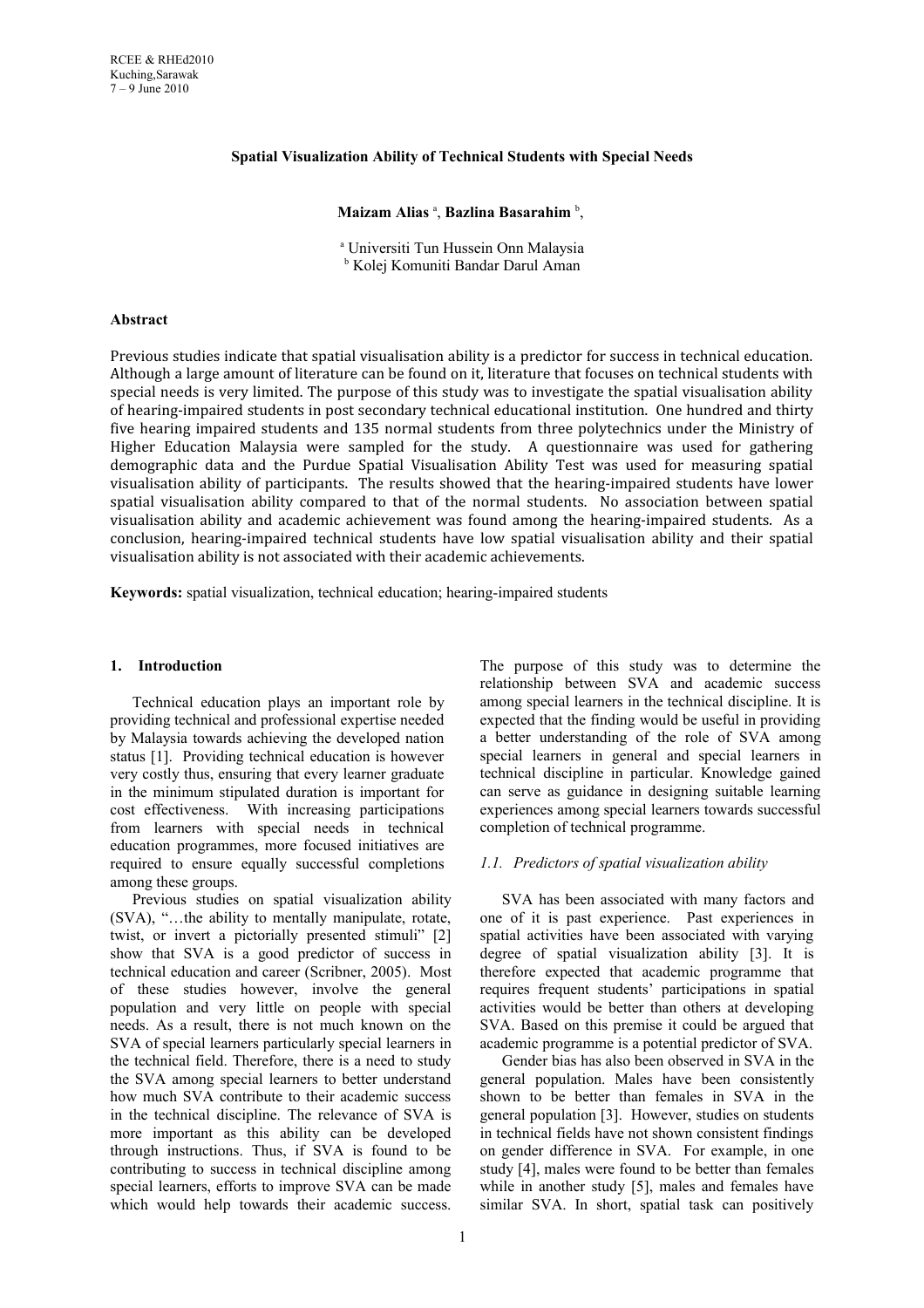affect SVA while ender may not be a differentiating factor.

#### **2. Problem statement**

In recent years, the MoHE has introduced special programmes for special students, i.e. hearingimpaired students in polytechnics as part the government initiatives to have inclusive education. Special learners were enrolled in selected programme in three polytechnics. Students were taught exactly as normal students by lecturers who were trained in sign language. Reading sign language requires spatial perception which is part of spatial ability. It is expected that special students are good in SVA due to their constant use of spatial cues. This is however not yet known and thus one of the objectives of this study is to assess the SVA of special students and to determine if SVA is a predictor of their academic success. Some questions on SVA among hearing impaired students that are of interest are as follows:

- i. What is the SVA of hearing impaired students? Is it any different than hearing students?
- ii. Is there a difference in SVA between males and females?
- iii. Is there difference in SVA between students of different technical programmes?
- iv. Is SVA a predictor for academic success for hearing impaired students?

# **3. Methodology**

### *3.1. Population and Samples*

The population of the study was hearing impaired students who were enrolled in post-secondary technical institutions. The samples were hearingimpaired students ( $n = 135$ , Males=64, Females=71) from three polytechnics under the MoHE that offer special education namely, Johor Bahru Polytechnic (JBP), Ungku Omar Polytechnic (UOP) Sultan Salahuddin Abdul Aziz Shah Polytechnic (formerly known as Shah Alam Polyetchnic or PSA). Similar number of normal students (Males 38, Females=97) was also recruited as participants to be the comparison group. Recruitments of participants were achieved with the help of lecturers in these polytechnics. Lecturers were given the selection criteria which were to recruit as many hearing impaired students as possible and to select an equal number of hearing students. The distribution of samples is shown in Table 1.

# **Table 1 Distribution of sample according to polytechnics**



| PJB        | 93  | 68.9%         | 93 | 68.9%     |
|------------|-----|---------------|----|-----------|
| <b>PSA</b> | 23  | $17.0\%$      | 23 | $17.0\%$  |
| <b>PUO</b> | 19  | 14 1\%        | 19 | $141\%$   |
| Total      | 135 | $100.0\%$ 135 |    | $100.0\%$ |

### *3.2. Instruments*

Two data gathering tools were used in the study, questionnaires and The Purdue Spatial Visualization Test / Test of Rotation (PSVT-R). Questionnaires were used to gather data on gender, courses, semester of studies and cumulative grade point average. The Purdue Spatial Visualization Test / Test of Rotation (PSVT-R) was used to measure the SVA of participants. The Cronbch Alpha for the PSVRT-R is *α*=.88 which is comparable with [6] where ,  $\alpha$  = .80.

### *3.3. Research procedure*

The questionnaire was combined with the PSVT-R in one document and distributed to students with the helps of lecturers in the participating polytechnics. The instruments were collected after 45 minutes.

#### **4. Results and discussion**

#### *4.1. Demography*

A higher proportion of females were in the hearing group compared to the hearing impaired group (Table2). The high proportion of females for the hearing group came mostly from the hotel management and catering programme (Table 3).

|        |  | Table 2 Distribution of samples: Hearing status vs |  |
|--------|--|----------------------------------------------------|--|
| gender |  |                                                    |  |

|              | HІ  |               | H   |          |
|--------------|-----|---------------|-----|----------|
|              | n   | $\frac{6}{6}$ | n   | (%)      |
| Males        | 64  | 47.4%         | 38  | 28.1%    |
| Females      | 71  | 52.6%         | 97  | 71 9%    |
| <b>Total</b> | 135 | $1000\%$      | 135 | $1000\%$ |

# **Table 3 Distribution of sample: Hearing status vs academic programme**

|              | HІ  |           | H   |          |
|--------------|-----|-----------|-----|----------|
|              | n   | $(\%)$    | n   | (%)      |
| Fashion Des. | 65  | 48.1%     | 0   | $0.0\%$  |
| Hotel Man. & | 28  | $20.7\%$  | 93  | 68.9%    |
| Catering     |     |           |     |          |
| Civil Eng.   | 19  | 14.1%     | 19  | 14.1%    |
| Mechanical   | 23  | $17.0\%$  | 23  | $17.0\%$ |
| Eng.         |     |           |     |          |
| <b>Total</b> | 135 | $100.0\%$ | 135 | 100 0%   |

Most students came from semester 1, 2 and 4 with only 20 students from semester 5 and 6 and they were from the hearing group (Table 4).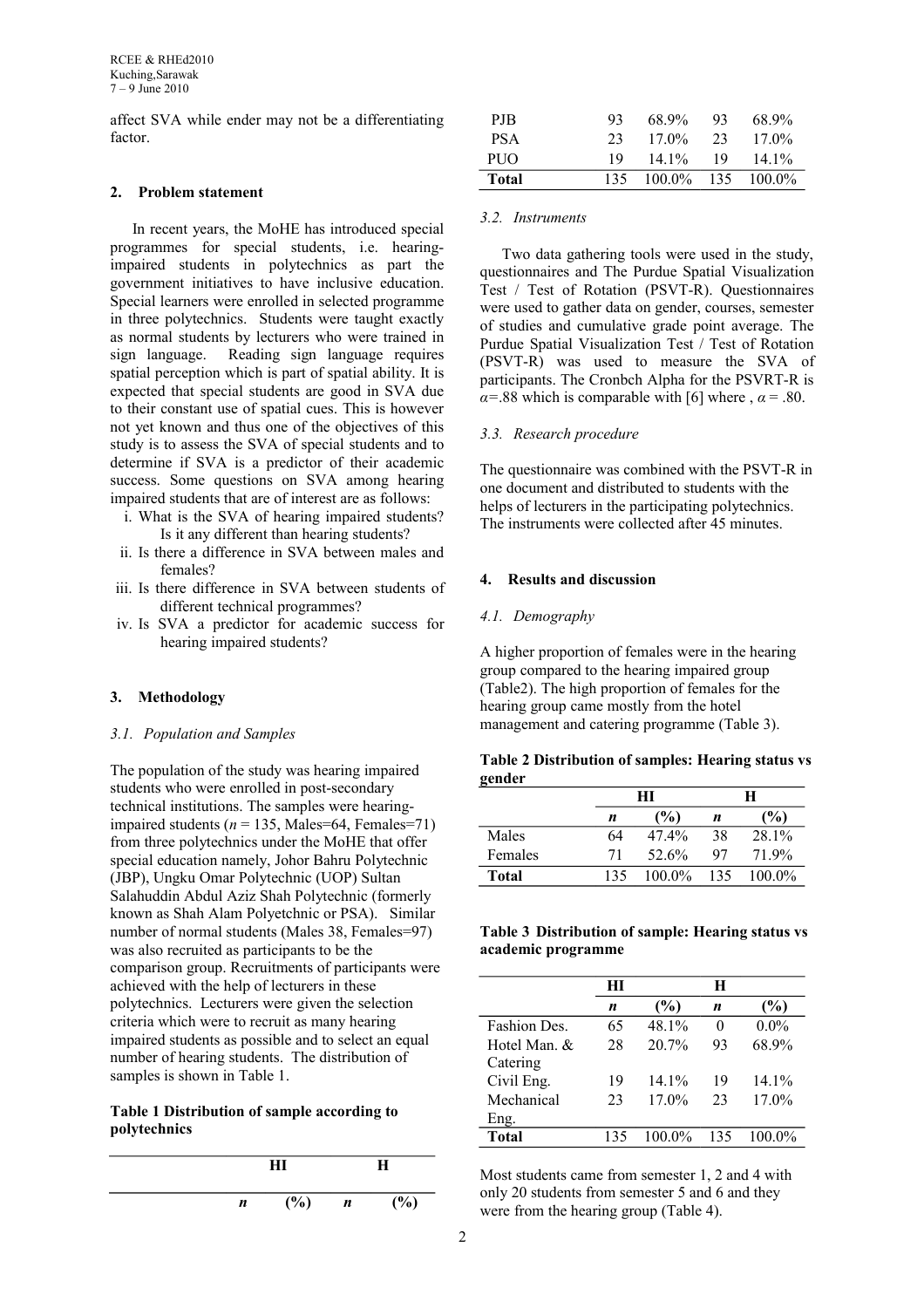|            |     | HТ            |     | н             |
|------------|-----|---------------|-----|---------------|
|            | n   | $\frac{6}{2}$ | n   | $\frac{7}{9}$ |
| Semester 1 | 15  | $111\%$       | 71  | 52.6%         |
| Semester 2 | 82  | $60.7\%$      | 38  | 28.1%         |
| Semester 4 | 38  | 28 1%         | 6   | $4.4\%$       |
| Semester 5 |     | $0.0\%$       | 10  | 7.4%          |
| Semester 6 |     | $0.0\%$       | 10  | 7.4%          |
| Total      | 135 | 100 0%        | 135 | 100 0%        |

**Table 4 Distribution of students: Haring status vs semester of study**

### *4.2. Levels of SVA*

The SVA score of the hearing impaired group is very poor (*M*=9.52, *S*=6.16). The SVA score of the hearing group is also equally poor but better than the hearing impaired group (*M*=12.71, *S*=5.24). The difference between the mean SVA scores of the hearing impaired and the hearing group is statistically significantly different,  $t(261.24) = 4.59$ ,  $p < .001$ based on the Welch *t*-test (independent *t*-test for unequal variance). The Welch test was used after it was confirmed that the groups' variances were not homogeneous, based on the Levene's test.

#### *4.3. SVA and gender*

Similar scores on SVA were observed among the males (*M*=9.78, *S*=6.52) and females (*M*=9.28, *S*= 5.85) in the hearing impaired group. The small difference was not statistically significant,  $t(133) =$ . 47, *p*=.64. The finding of no difference is inconsistent with [3] but consistent with [5]. The finding in [3] was based on the general population while the finding in [5] was based on technical students. It is therefore highly plausible that there is no gender difference in SVA for hearing impaired students in the technical field.

In the hearing group, higher scores on SVA were observed among the males (*M*=14.39, *S*=6.21) compared to females (*M*=12.05, *S*= 4.67). The difference was statistically significant,  $t(54.201) =$ 2.103,  $p=0.04$ . This finding is inconsistent with that found in [5] which were on engineering students in polytechnics. The inconsistency could be due to programme of study rather than gender. This is because; many of the students in the current study are in the hotel management and catering programme while all of the students in the previous study [5] were studying civil engineering.

# *4.4. SVA and academic programmes*

Among the hearing impaired students, differences in SVA scores were observed between the four academic groups (Table 5). A one-way ANOVA was used to test for mean SVA differences after it was determined that there were homogeneity of variances based on the Levene's test,  $F(3,131)=1.204$ ,  $p=.311$ . Differences in SVA mean scores were not found to be statistically significant,  $F(3, 131)=0.593$ ,  $p=.62$ . In other words, students from different academic programmes have similar SVA.

**Table 5 SVA scores according to programmes**

|                       | n   |              | SD   |
|-----------------------|-----|--------------|------|
| Fashion Des.          | 65  | 897          | 6 04 |
| Hotel Man. & Catering | 28  | 9.68         | 6.55 |
| Civil eng.            | 19  | $1111$ $514$ |      |
| Mechanical Eng.       | 23  | 9.57 6.91    |      |
| Total                 | 135 | 9.52         | 6 16 |

Among the hearing students, differences in SVA scores were observed between the three groups that were enrolled in different academic programmes as shown in Table 6. A one-way ANOVA was used to test for SVA differences after it was determined that there were heterogeneity of variances based on the Levene's test. Differences in SVA mean scores were found to be statistically significant, *F*(2,132)=3.142,  $p = .036$ .

**Table 6 Descriptive statistics on SVA according to academic programme**

|                       | n   | $\boldsymbol{M}$ | SD. |
|-----------------------|-----|------------------|-----|
| Hotel Man. & Catering | 93  | 11.94 5.20       |     |
| Civil eng.            | 19. | $1426$ 2.83      |     |
| Mechanical Eng.       | 23  | 14.57 6.29       |     |
| Total                 |     | 135 12.71 5.24   |     |

Post-hoc test results indicate that only the hotel management and mechanical group was statistically significantly different (Table 7). Highly likely it is not the programme that is the issue here but could be gender because most students in the hotel management & catering are females.

### **Table 7 Results of Post-hoc test**

| $\rm(I)$             | (J)                        | $(I-J)$    | Std.<br>Error | Sig. |
|----------------------|----------------------------|------------|---------------|------|
| Hotel<br>man. $&$    | Civil eng.                 | $-2.33$    | 1.295         | .075 |
| catering             | Mechanical                 | $-2.63(*)$ | 1.199         | .030 |
| Civil Eng.           | Hotel man.<br>$&$ catering | 2.33       | 1.296         | .075 |
| $\sim$ $\sim$ $\sim$ | Mechanical                 | $-.30$     | 1.596         | .850 |

\**p*<.05